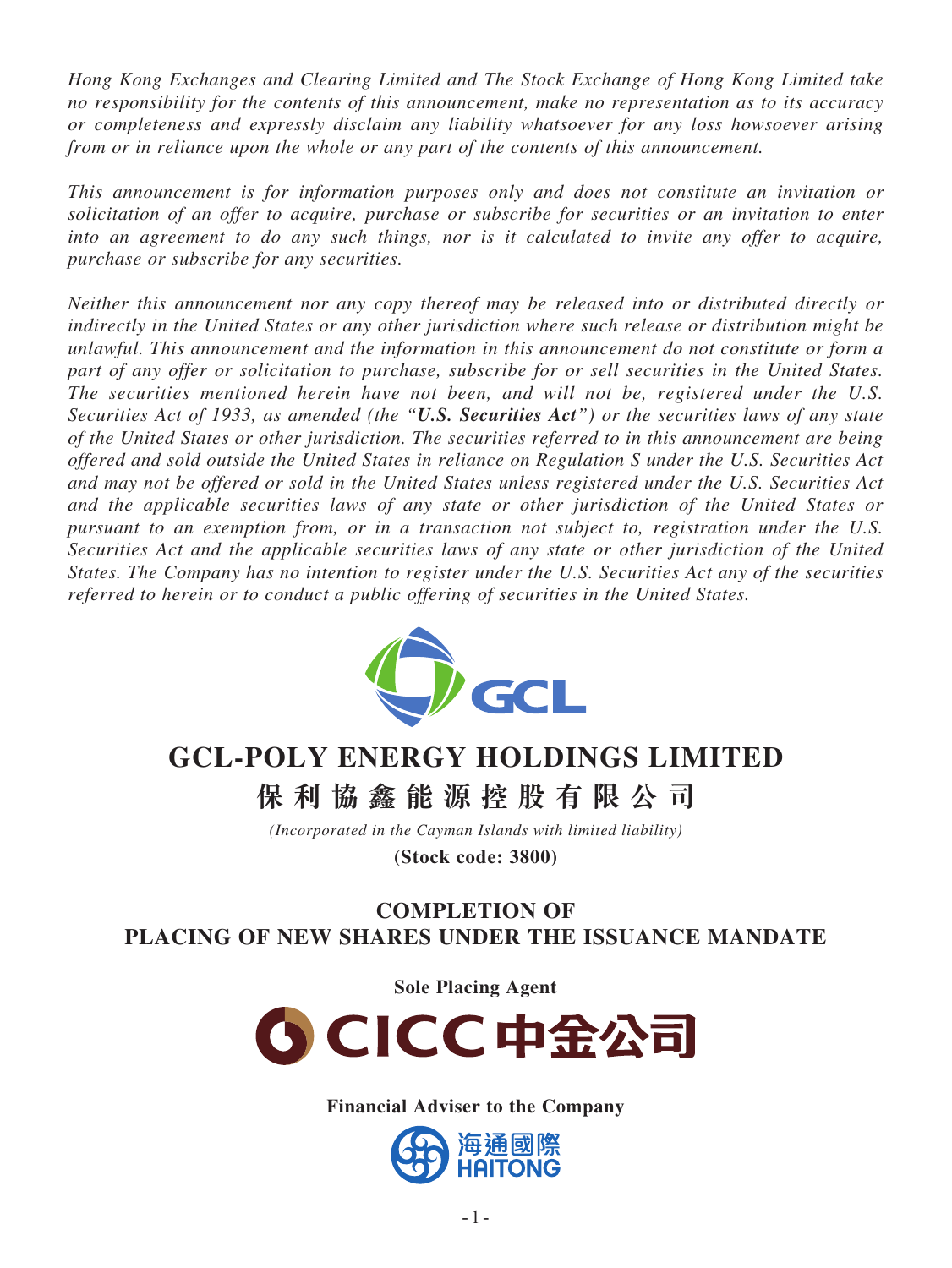## **INTRODUCTION**

GCL-Poly Energy Holdings Limited (the "**Company**") refers to the announcement issued by the Company on 15 December 2021 (the "**Placing Announcement**") in relation to the placing of a maximum of 2,036,588,000 shares of the Company (the "**Placing**"). Unless otherwise defined, capitalised terms used herein shall have the same meanings as those defined in the Placing Announcement.

#### **COMPLETION OF THE PLACING**

The Board is pleased to announce that the completion of the Placing took place on 22 December 2021 (the "**Completion**"). A total of 2,036,588,000 Shares, representing approximately 7.52% of the total issued share capital of the Company as enlarged by the allotment and issue of the Placing Shares, have been placed to no less than six Placees who, to the best of the knowledge, information and belief of the Directors, are Independent Third Parites.

As disclosed in the Placing Announcement, the net proceeds (after deducting all applicable costs, fees, expenses and commission of the Placing) from the Placing is expected to be approximately HK\$4,994 million. The Company intends to use 8.9% of such net proceeds (or approximately HK\$445 million) for general working capital purpose and 91.1% of such net proceeds (or approximately HK\$4,549 million) for capital expenditure. Of the net proceeds allocated for capital expenditure, 39.6% and 51.5% of the total net proceeds, representing approximately HK\$1,976 million and HK\$2,573 million will be used for the FBR based granular silicon and ancillary silicon metal powder project in the Inner Mongolia and the FBR based granular silicon project of Jiangsu Zhongneng Polysilicon Technology Development Co., Ltd.\*(江蘇中能硅業科技發展有限公司), respectively.

## **SHAREHOLING STRUCTURE UPON COMPLETION OF THE PLACING**

The number of total issued Shares of the Company has increased from 25,062,422,448 Shares to 27,099,010,448 Shares as a result of the issue of the Placing Shares. The share capital of the Company immediately following the completion of the Placing is as follows:

| <b>Name</b>                          | Approximate<br>percentage of |                         |
|--------------------------------------|------------------------------|-------------------------|
|                                      | No. of<br><b>Shares</b>      | issued share<br>capital |
|                                      |                              |                         |
| Asia Pacific Energy Fund Limited (1) | 6,370,388,156                | 23.51%                  |
| Other Shareholders                   | 18,692,034,292               | 68.97%                  |
| Placees                              | 2,036,588,000                | 7.52%                   |
| <b>Total</b>                         | 27,099,010,448               | $100\%$                 |
|                                      |                              |                         |